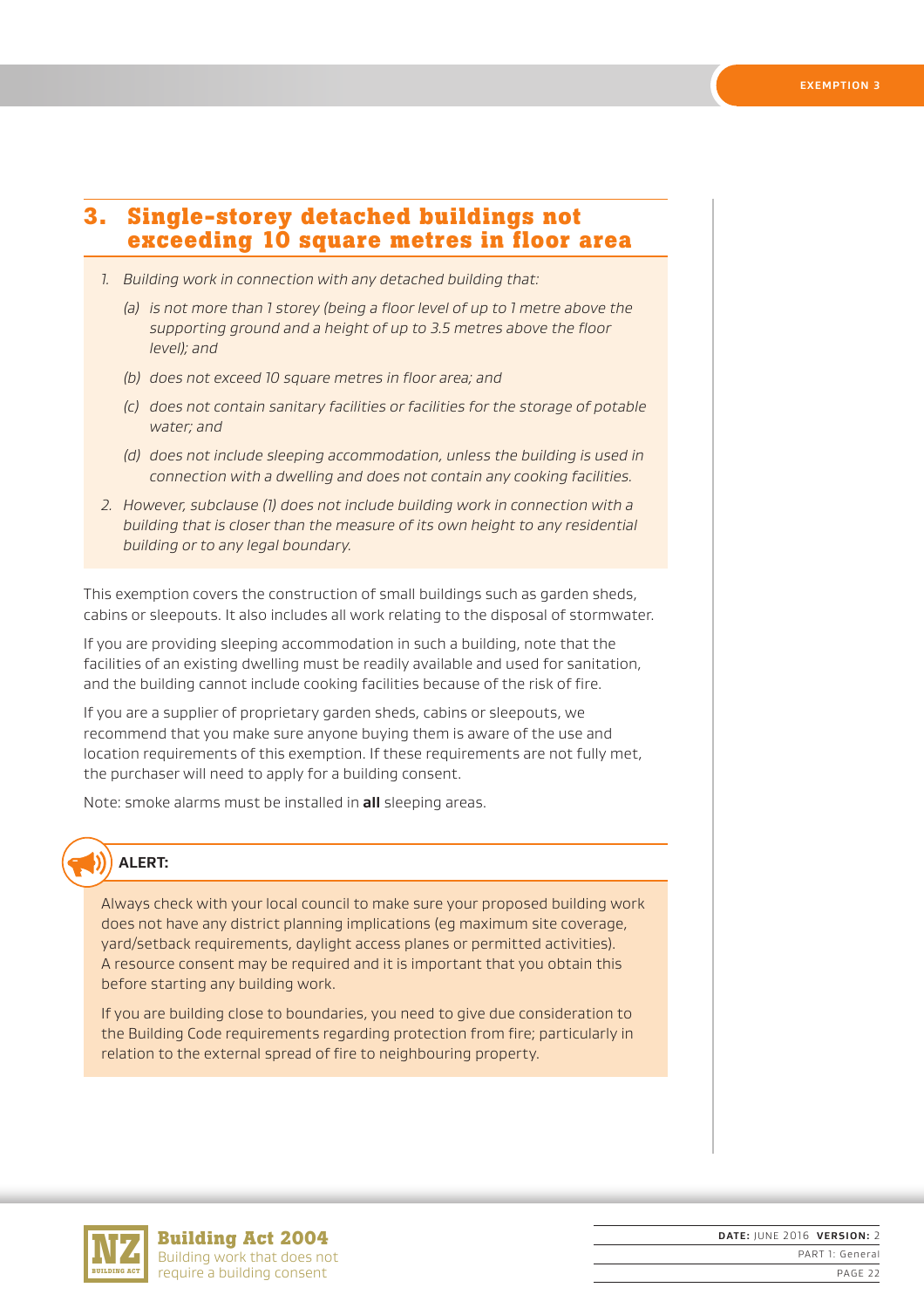

## **Examples where this exemption could apply**

A 9 square metre sleep-out is constructed in the backyard of a residential dwelling. It is more than its own height away from all boundaries and the associated residential dwelling, and does not contain cooking or sanitary facilities, or a potable water supply.

Owners of a childcare centre intend to build a 10 square metre detached building to serve as a staff retreat area. The proposed building will be more than its own height away from the boundaries. It contains no water supply and no facilities for cooking or sanitation.

A home owner decides to build a detached sleepout with a net ground floor area of 10 square metres on the back of his 1000 square metre section. The sleep-out floor level is 900 mm above the supporting ground and the apex of the roof is 3.5 metres above the floor level. The sleepout is more than its own height away (4.4 metres) from the house and the boundaries. To optimise the floor space the owner proposes to have a raised sleeping platform, above door head height, to accommodate a single mattress only (ie equivalent to an upper bunk bed).

| DATE: JUNE 2016 VERSION: 2 |  |
|----------------------------|--|
| PART 1: General            |  |
| PAGE <sub>23</sub>         |  |